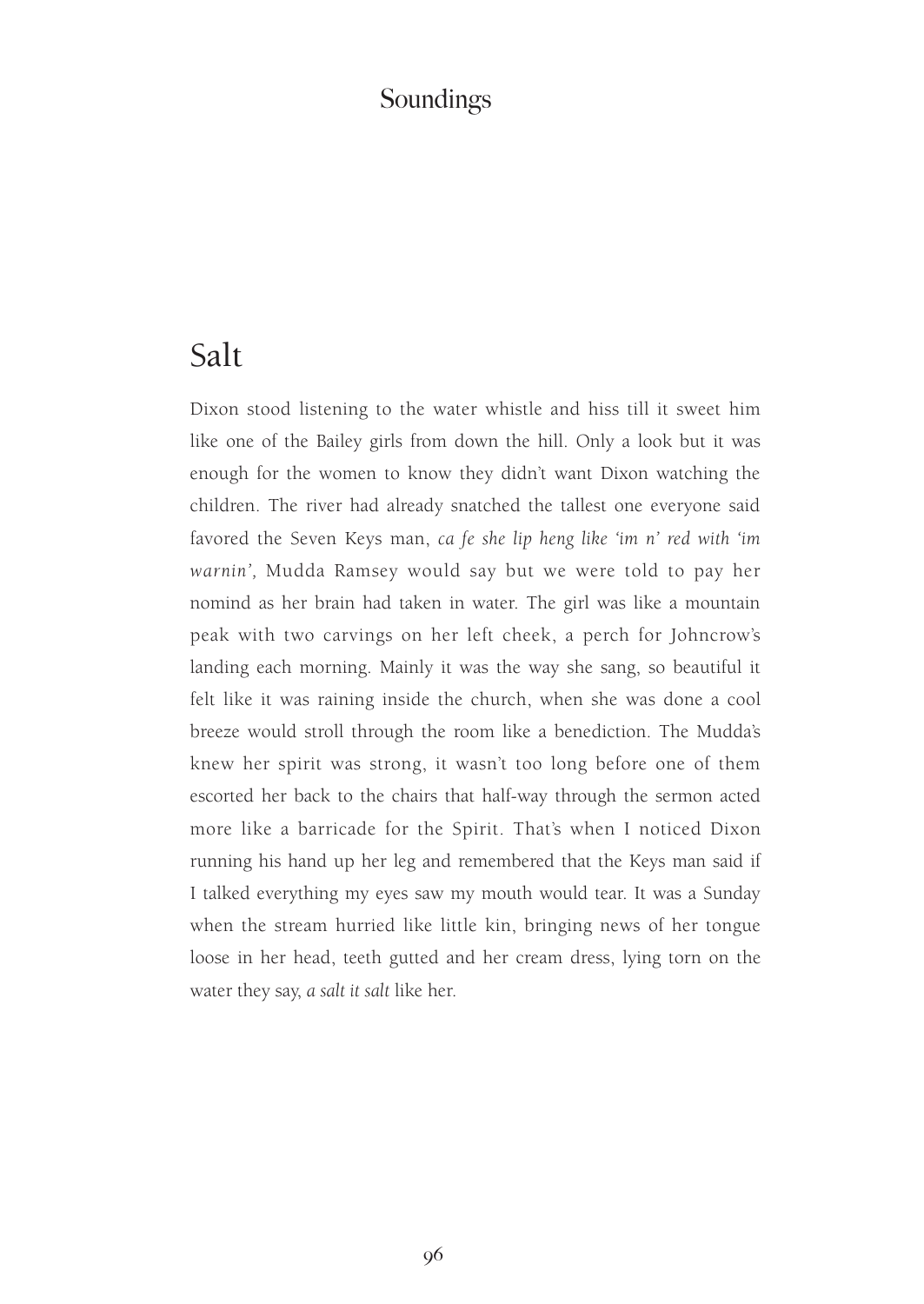#### Two poems

# While She Waits for a Heart to Arrive

(a Prayer)

In a backroom where stories & names are exchanged & forgotten in the same breath I begin to speak a truth that burns falls apart in my mouth – ash & dust that cannot be put back together as God put us together mother & daughter

This evening I pray for rainfall the way gravel can be raised into a mountain, while my mother waits for the traffic lights to change I pray for rain to slick the wheels wheels that do not

stop

my mother's eyes a handbag spilled in the street lips rolling back & forth in a tube